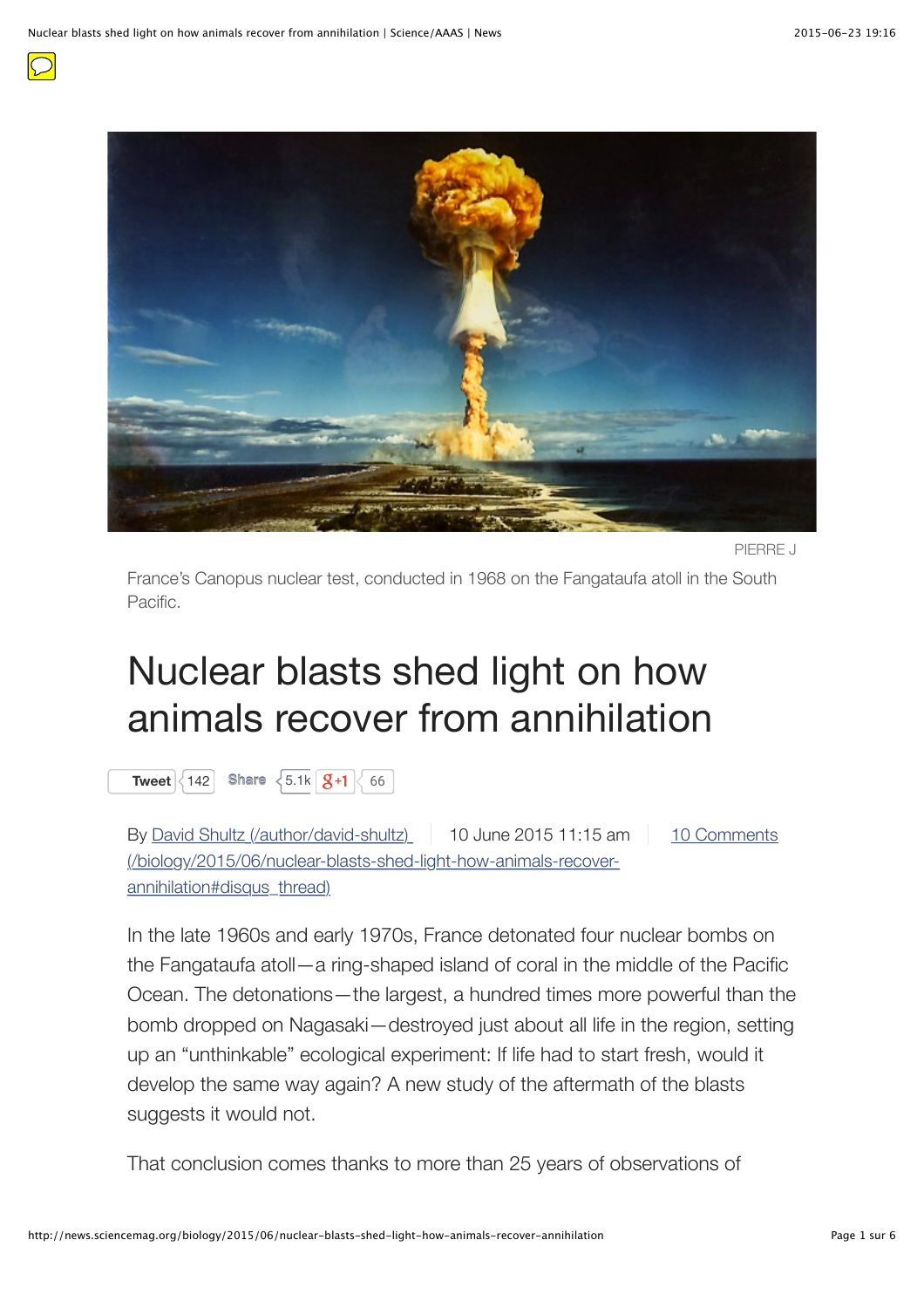Fangataufa. The nuclear blasts annihilated much of the vegetation on the island and many aquatic species as well, but the scientists focused on mollusks because of their longevity and stationary nature. "They stay where they are," says Pierre Legendre, a community ecologist at the Université de Montréal in Canada, and the study's lead author. "They are long-lived so we can expect that over a year the same mollusk that sits on the reef today will still be there 3, 4, 5, 10 years from today."

Over the course of the study, the researchers used a rope ladder to divide three separate reefs around the atoll into 6-square-meter segments. They then counted all mollusks (except for tubeworms and snails) in the segments five times between 1972 and 1997. The team compared these recovering communities with observations made in 1968 before the largest nuclear tests.

Overall, the communities that have developed since the final nuclear test are considerably different from the original populations

[\(http://rspb.royalsocietypublishing.org/lookup/doi/10.1098/rspb.2015.0750\) ,](http://rspb.royalsocietypublishing.org/lookup/doi/10.1098/rspb.2015.0750) the team reports online in the *Proceedings of the Royal Society B*. On all the reefs, species richness either stayed the same or increased, meaning there were more types of mollusks in a given area following the blasts. Additionally, the overall composition of species changed significantly; carnivorous mollusks appeared to fare particularly well, increasing in prevalence at all sites, while their herbivorous relatives often decreased in abundance.

There was one area of the reef that regrew a population very similar to the one killed off by the bombs. The supralittoral zone, which is submerged at high tide but exposed at low tide, closely resembled the prenuclear assemblages. However, this may be because only two or three mollusk species are able to brave the harsh conditions there, and all of them happened to find their way back to the open habitat.

Legendre and his colleague conclude that the new communities appear to have emerged largely as a result of chance. Many mollusk species reproduce by ejecting larvae, which can float hundreds of miles in the ocean's currents before coming to rest. When the Fangataufa atoll populations were decimated by the nuclear bombs, it opened up a new habitat to colonize for the free floating larvae, but which species happened to land on the reef is mostly a matter of luck.